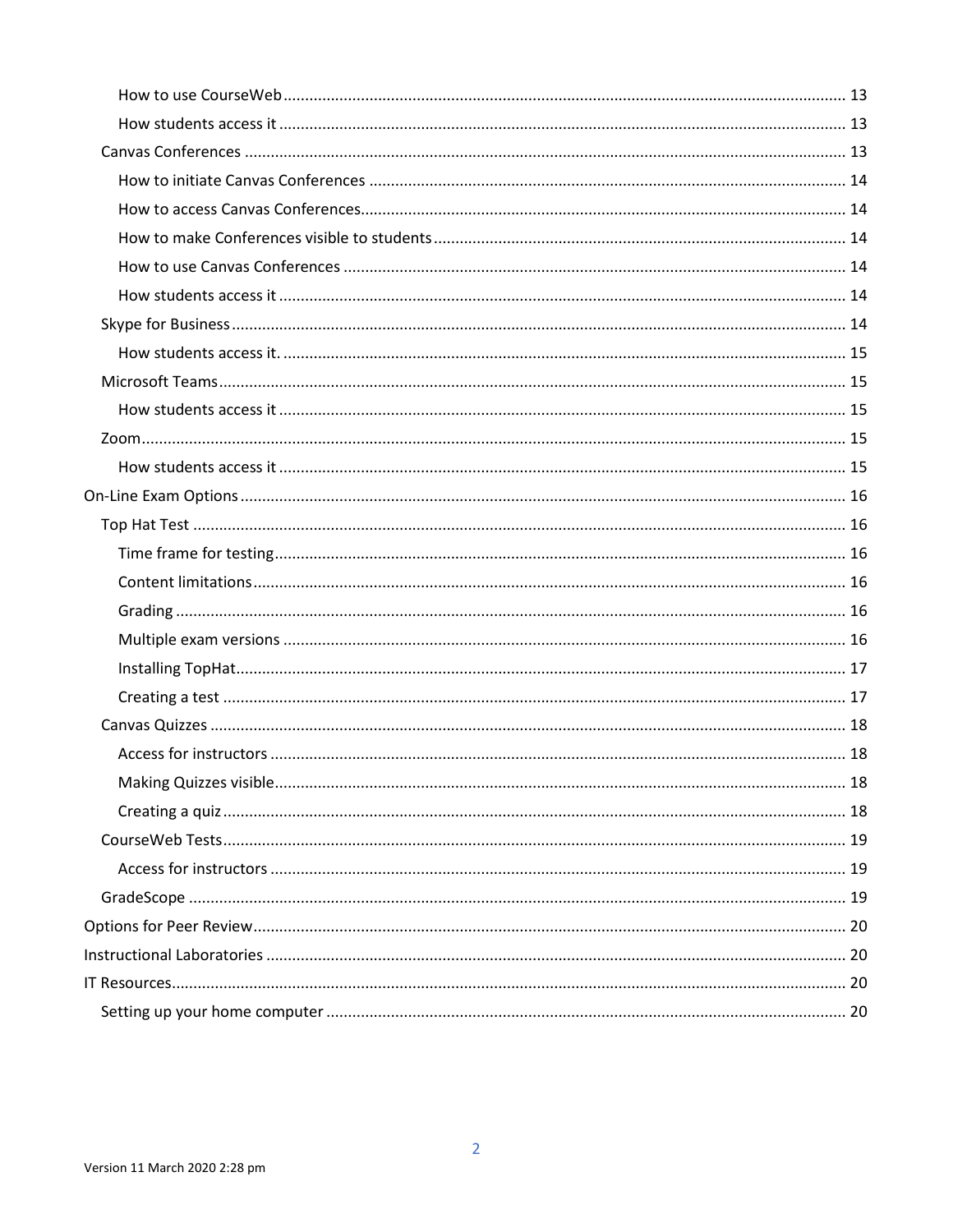# <span id="page-2-0"></span>On-Line Teaching Resources

The first place to go for faculty and TAs/TFs is the constantly-updated resource page of the **University Center for Teaching and Learning:** [https://teaching.pitt.edu/instructional-continuity/.](https://teaching.pitt.edu/instructional-continuity/)

This page has step-by-step instructions for on-line course delivery options and educational technologies, including those for course grading/assessment. The CTL will answer questions and provide help via:

Phone: [\(412\) 624-3335](tel:1-412-624-3335)

Email: [teaching@pitt.edu](mailto:teaching@pitt.edu)

Web: [http://teaching.pitt.edu](http://teaching.pitt.edu/)

A preparedness checklist can be found here:

<https://teaching.pitt.edu/instructional-continuity/#Basic-Considerations-for-Teaching-Online>

### <span id="page-2-1"></span>Considering Different Types of Courses

- For large courses, consider making asynchronous media, either pre-recording your lecture, or holding a Synchronous conference and recording that to make it available.
- For small seminar courses, consider using synchronous communication (video conferencing). See options below.
- For writing courses (Biosc 1010 and others), peer review can be done via Turn It In (or via Peerceptiv in CourseWeb). See options below.
- For final presentations, consider synchronous communication (live conferencing). Alternatively, students can narrate their PowerPoint presentation (see below for creating on-line lectures), then upload that file to CourseWeb or Canvas.

### <span id="page-2-2"></span>The Workflow

The general workflow can be summarized as:

- Review course lectures and assignments for the coming weeks. Assess which content can be converted and delivered, which content needs to be replaced with a more on-line friendly version, and which content can be abandoned. If you have questions regarding how you can restructure your course and its assessments, please consult with one of the Directors of Undergraduate Studies, Suzanna Gribble [\(sgribble@pitt.edu\)](mailto:sgribble@pitt.edu) or Valerie Oke [\(voke@pitt.edu\)](mailto:voke@pitt.edu).
- Decide on mode of content delivery (synchronous *vs*. asynchronous). Recall that not all students may have on-line access at all times, which can make synchronous attendance more challenging as class size increases.
	- o The advantages of synchronous delivery include personal engagement, increased community, more responsive exchanges which can prevent misunderstanding. The disadvantage is the challenge in scheduling shared times (consider that students off-campus may be in dramatically different time zones), technical challenges on both ends, and a lack of available computing resources at that time for some students (not all students will have computer access at home).
	- o The advantages of asynchronous delivery include temporal flexibility and increased cognitive engagement (more time to explore course material). Disadvantages to asynchronous delivery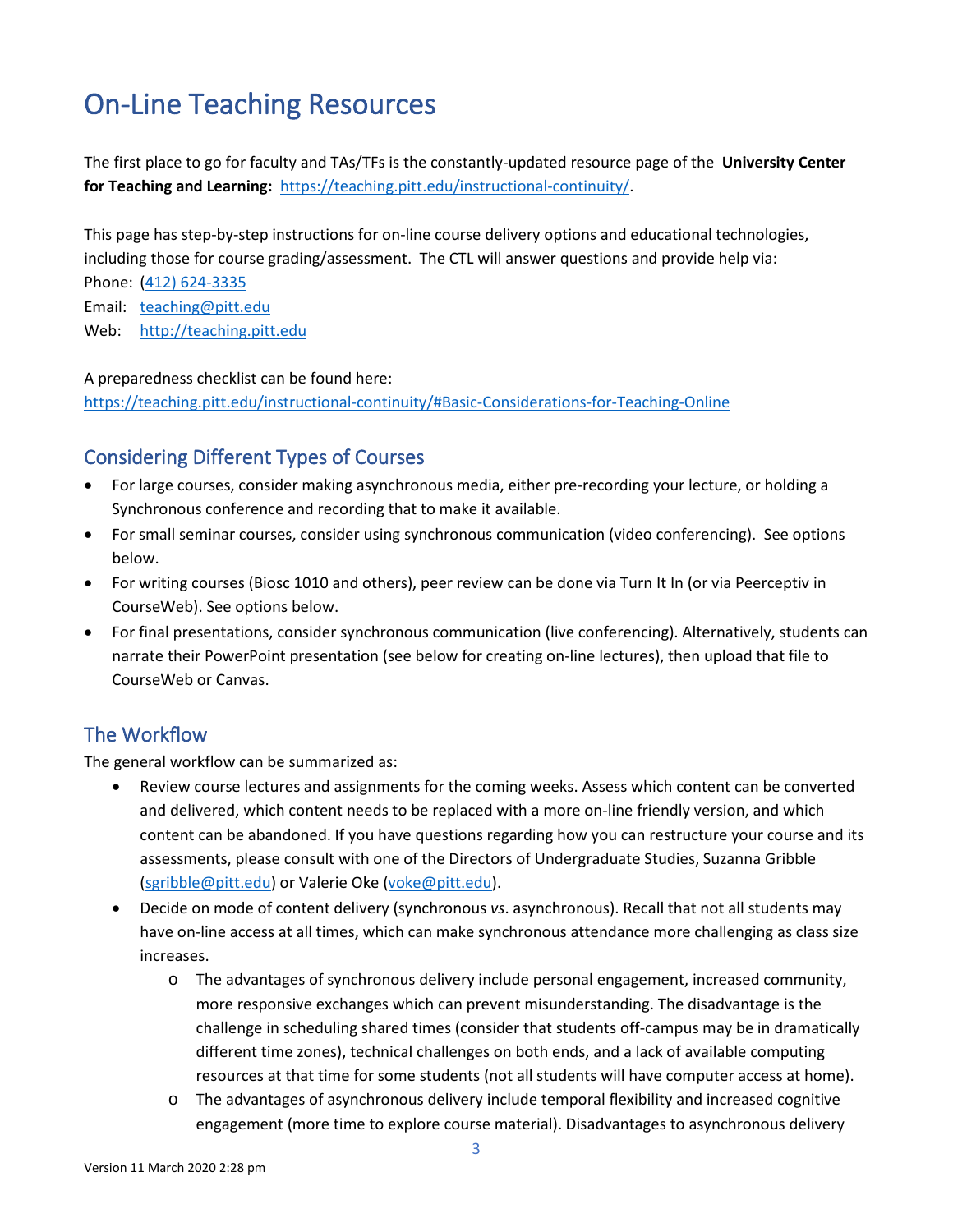include an increase in student feelings of isolation and an inability of the instructor to address misconceptions or misunderstandings.

- o Some content can be delivered both ways, such as delivering a synchronous lecture and recording it so that others can access it later.
- Create content as needed, including:
	- o Video-captured lectures
	- o PDFs of course materials (scanned if needed)
	- o Interactive activities
	- o Assessments, including quizzes, exams, poster sessions, presentations and the final exam
	- o Keep in mind that you may need to narrate content for visually-impaired students. Also keep in mind that, lacking a video of you, hearing-impaired students will be unable to lip-read and may need text accompaniment.
- Post asynchronous content so that it is available to students; arrange for mechanisms to deliver synchronous content (including office hours).
- Enable all TAs and UTAs to participate in virtual conferencing as necessary; recall that students will not have immediate access to resources available to faculty (*e.g.,* Canvas Conferences, or CourseWeb Collaborate), so foresight in this arena is needed. Facebook can be used by UTAs and TAs
- Update your syllabus with clear directions as to what has changed. Include directions to resources so that students will have access to the means you will be using. Again, consult with one of the Directors of Undergraduate Studies if you are unsure of the degree of changes that are permissible.
- Clarify with students all modes of communication that will be used
	- o Email
	- o Phone or videoconferencing (*e.g.,* Google hangouts, which is free)
	- o Posted materials that were created via course web sites
	- o Synchronous virtual conferencing
	- o Course portal announcements (CourseWeb, Canvas, Facebook, *etc*)
	- o Clarify which on-line assessment tools being used
- Communicate your expectations to students regarding their participation in the new course delivery methods (emails, on-line content created as above, virtual conferencing, *etc*); that is, what is mandatory, which is options, how are course points earned, *etc*.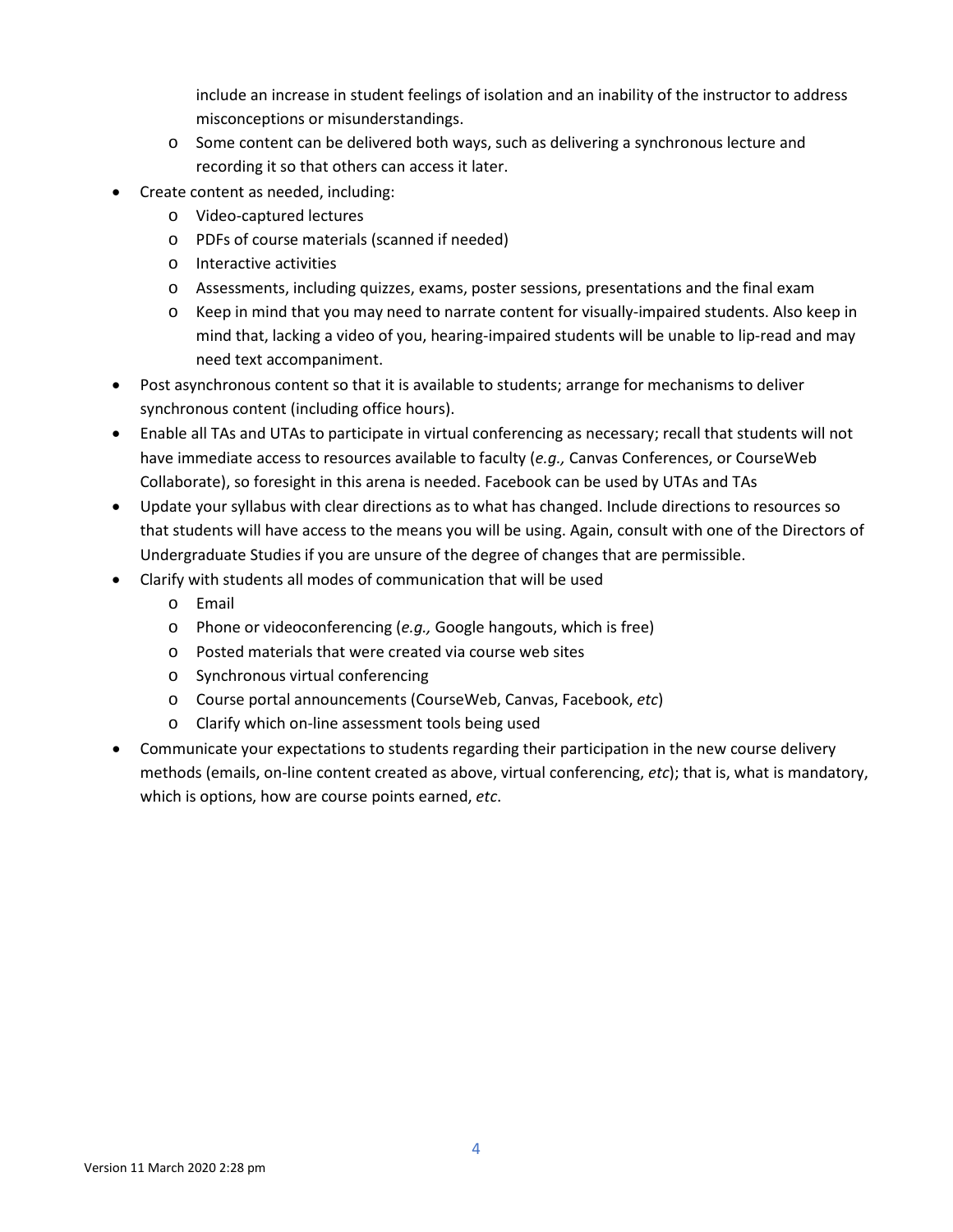# <span id="page-4-0"></span>Options for Delivering Course Content

### <span id="page-4-1"></span>CourseWeb vs. Canvas

There are two major course content platforms in use. CourseWeb/Blackboard has been used for many years, but it is being transitioned out. Canvas (see below) will replace CourseWeb beginning in summer 2020. The spring 2020 term is the last one where CourseWeb will be available.

Early adopters of Canvas needed to have specified the preference prior to the start of the term that they would use Canvas. If you are currently using Canvas, you CANNOT use CourseWeb. If you have not be using either, or have been using CourseWeb and have activated those courses (see below), you CANNOT use Canvas.

### <span id="page-4-2"></span>How to Initialize CourseWeb

Every faculty member has a CourseWeb page listing their courses. By default, your course is not available. For those using it for the first time, and who are NOT using Canvas, click on your course from the Course List on the right. Then go to



Customization item on the left and click Properties. From there, click Yes on Set availability | Make available to users.

|                          | <b>COURSE MANAGEMENT</b>                   |               |                                      |                         |   |
|--------------------------|--------------------------------------------|---------------|--------------------------------------|-------------------------|---|
| $\overline{\phantom{a}}$ | <b>Control Panel</b>                       |               |                                      |                         |   |
| Þ.                       | <b>Content Collection</b>                  | $\rightarrow$ | <b>CLASSIFICATION</b>                |                         |   |
| Þ.                       | <b>Course Tools</b>                        |               |                                      |                         |   |
| Þ.                       | Evaluation                                 | $\rightarrow$ | <b>Subject Area</b>                  | Education               | ▼ |
| Þ.                       | <b>Grade Center</b>                        | $\rightarrow$ | <b>Discipline</b>                    | <b>Higher Education</b> | ▼ |
| Þ.                       | <b>Users and Groups</b>                    |               |                                      |                         |   |
|                          | Customization                              | $\rightarrow$ | <b>SET AVAILABILITY</b>              |                         |   |
|                          | Guest and Observer Access<br>Properties    |               |                                      |                         |   |
|                          | Quick Setup Guide<br><b>Teaching Style</b> |               | Make this course available to users? |                         |   |
|                          | <b>Tool Availability</b>                   |               | Make Course Available                | $\bigcirc$ Yes          |   |
| Þ.                       | <b>Packages and Utilities</b>              | $\rightarrow$ |                                      | $\circledcirc$ No       |   |
| Þ.                       | Help                                       |               |                                      |                         |   |

### <span id="page-4-3"></span>Working with Canvas

For many of the function of Canvas we will discuss, you need to make capabilities visible to students. This is always the same protocol, and we will point this out as needed.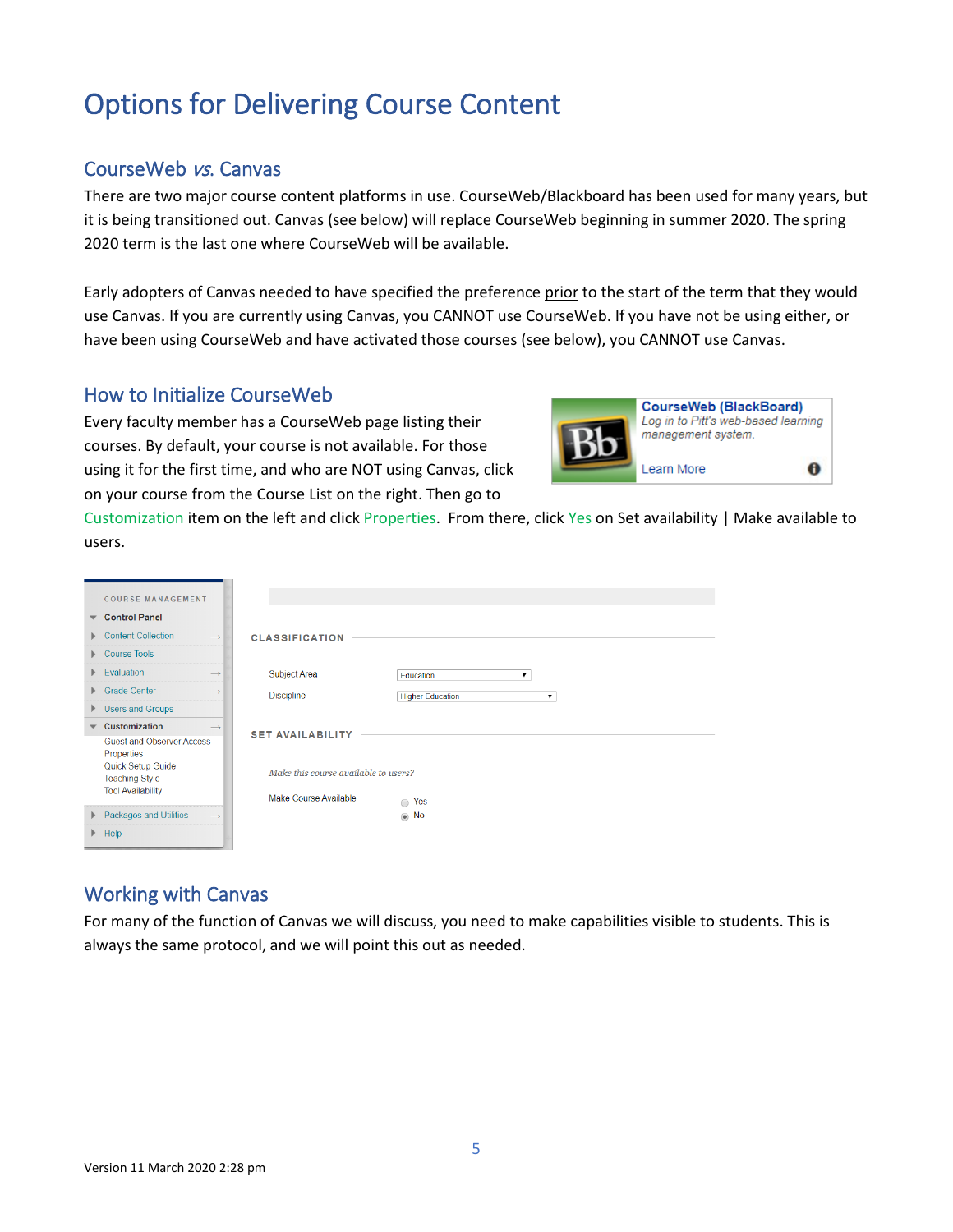# <span id="page-5-0"></span>Options for Lecture Capture

Sometimes, unidirectional (asynchronous) delivery can work. Here, you will record lecture material and deliver it on-line and asynchronously to students.

### <span id="page-5-1"></span>Recording PowerPoint Slideshows

You can record a narration directly in PowerPoint. You then simply save the file and your narrations are included. Here is a support link on recording in PowerPoint: <https://support.office.com/en-us/article/video-record-presentations-2570dff5-f81c-40bc-b404-e04e95ffab33>

A short video tutorial (4:11) is available here[: https://www.youtube.com/watch?v=QZp3jumnWUg](https://www.youtube.com/watch?v=QZp3jumnWUg) A more detailed tutorial (11:41) is available here[: https://www.youtube.com/watch?v=Dxhxvg\\_\\_zUQ](https://www.youtube.com/watch?v=Dxhxvg__zUQ)

#### *Making a narration.* Go to Slide Show | Record Slide Show (see the image below):



After you press Record Slide Show, your microphone will record audio. You can press the Pause button at any time, and then restart recording. Audio is available for each slide that includes any narrations. Press Stop Recording, then save your presentation as a new, audio-annotated file. We strongly recommend saving and overwriting your original, narration-free, presentation.

### <span id="page-5-2"></span>Posting PowerPoint videos

You can create content areas to upload content in either CourseWeb or Canvas.

<span id="page-5-3"></span>Uploading into CourseWeb*.* Click the Course Documents are for your course. Click the Build Content button to either (a) add a file, or (b) create a folder to add particular files, for the more organized among us. Clicking on the "Create File" option will lead you to browse for the file on your computer. This is shown in the image on the right.

| 14 6 击<br>m                                                            | <b>Course Documents</b> |                               |                               |
|------------------------------------------------------------------------|-------------------------|-------------------------------|-------------------------------|
| 2204_BIOSC_1901_SEC11<br>$\bigoplus$<br>90 INDEPENDENT<br><b>STUDY</b> | <b>Build Content v</b>  | Tools $\vee$<br>Assessments v | Partner Content v             |
| Announcements                                                          |                         |                               |                               |
| <b>Faculty Information</b>                                             | Create                  | New Page                      |                               |
| Syllabus <sup>®</sup>                                                  | Item                    | Content Folder                |                               |
| Course Documents                                                       | File                    | Module Page                   |                               |
| Discussion Board 酯                                                     | Audio                   | <b>Blank Page</b>             | It's time to add content      |
| My Grades                                                              | Image                   | Mashups                       | Use functions above to add it |
|                                                                        | Video                   | <b>Flickr Photo</b>           |                               |
| Libraries & Research                                                   | Web Link                | SlideShare Presentation       |                               |
| <b>Student Resources</b>                                               | Learning Module         | YouTube Video                 |                               |
|                                                                        | Lesson Plan             | Panopto Video Embed           |                               |
| Tech Help for Instructors <b>&amp;</b>                                 | Syllabus                |                               |                               |
| COURSE MANAGEMENT                                                      | Course Link             |                               |                               |
|                                                                        | Yellowdig Engage        |                               |                               |
| <b>Control Panel</b><br><b>Construction of the Construction</b>        | Content Package (SCORM) |                               |                               |

<span id="page-5-4"></span>Uploading into Canvas 1: Making Files Visible. To upload content to Canvas, you first need to make this capability visible to students. Go to Settings on the bottom of the left-hand control panel. Click the Navigation tab. Drag "Files" from the lower list of available features to the upper list of features accessible to students. After adding Files, scroll all the way to the bottom and click Save.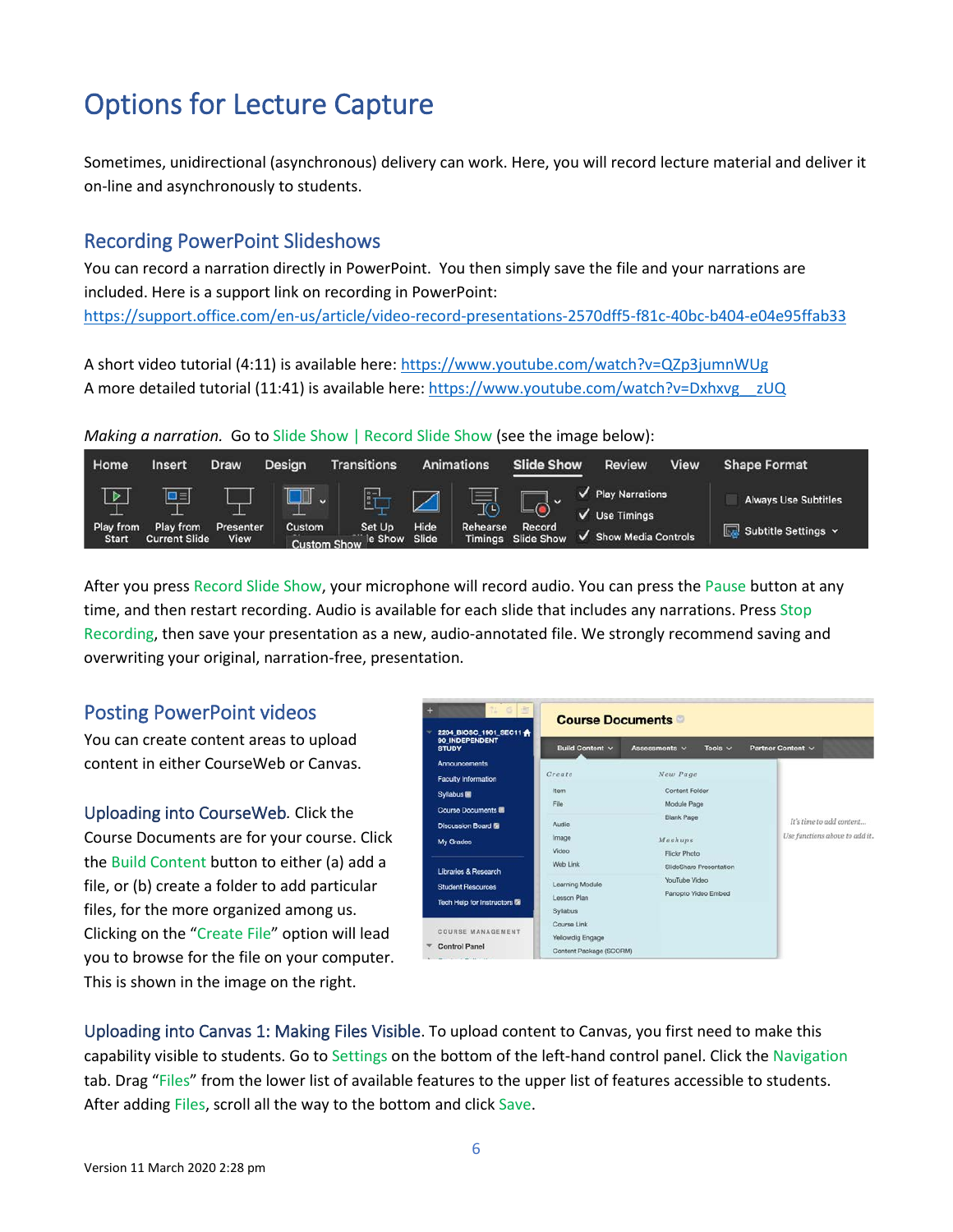<span id="page-6-0"></span>Uploading to Canvas 2: Uploading content. Click the Files button on the left; one the File Pane, click the Upload Button on the far right. This will lead you to a dialog box to identify the file you wish to upload. Click the blue <u>Nupload</u> button to identify a local file to upload (see image below):

| Home                       |   |                                 |         |          |                                                            |                               |          |
|----------------------------|---|---------------------------------|---------|----------|------------------------------------------------------------|-------------------------------|----------|
| Announcements <sup>®</sup> |   | 2207 BIOSC 1901 SEC1100 > Files |         |          |                                                            |                               |          |
| <b>Assignments</b>         | Ø | Search for files                |         |          |                                                            |                               |          |
| <b>Discussions</b>         |   |                                 |         |          | $+$ Folder                                                 | <b><i><u>J</u></i></b> Upload | $\vdots$ |
| Grades                     |   |                                 |         |          |                                                            |                               |          |
| <b>Files</b>               |   | Name A                          | Created | Modified | <b>Modified BySize</b>                                     |                               |          |
| <b>Modules</b>             | Ø | 려                               |         |          | Kidney Anatomy Slides 3/11/2020 3/11/2020 Suzanna G 761 KB | Ø                             |          |
| Pages                      | Ø |                                 |         |          |                                                            |                               |          |
| Q <sub>U</sub> 1770c       | Ø |                                 |         |          |                                                            |                               |          |

### <span id="page-6-1"></span>Panopto

Unlike PowerPoint, Panopto is a screen capture program. You can mix inputs on the screen – a PowerPoint presentation, a web video, a hand sketch on a tablet with a stylus, DocCam input, *etc* – into a single presentation. This platform works on both Mac and PC platforms. Panopto can record audio and make a video of a screen capture of your computer, regardless of your presentation software. It is a pretty intuitive system.

#### <span id="page-6-2"></span>Installing Panopto

Folks do need to download the software. Do NOT go to software downloads. You can download Panopto by going to this page: <https://askcathy.pitt.edu/task/all/cssd-panopto>



Click the green and yellow icon, or the text next to it (that text is actually a link). It will take the person to their own Panopto page (after logging on via Pitt Passport and the usual 2-factor authentication) and there you can download the software. Look for the "Download Panopto" icon at the right-hand side of the page header (see right-hand side of the image below).



A help page is found here: [https://support.panopto.com/s/article/basic-recording-1.](https://nam05.safelinks.protection.outlook.com/?url=https%3A%2F%2Fsupport.panopto.com%2Fs%2Farticle%2Fbasic-recording-1&data=02%7C01%7Cjlawrenc%40pitt.edu%7Ca5e42d3a81ed41dc511c08d7c5065ad6%7C9ef9f489e0a04eeb87cc3a526112fd0d%7C1%7C0%7C637194503390259912&sdata=nl4wbRnvYhwiFdvCB%2BYM%2BOKFBHe8kT%2BMTmzw525m3iI%3D&reserved=0) There are extensive web pages with guided tours of all functions. There are also 11 video tutorials, ranging from 2:00 to 7:00 (see the link to "Video Tutorials" at the top of the page).

### <span id="page-6-3"></span>Navigating to your Panopto content via Panopto

In the Panopto app, click the "sign in" button on the right; sign in using your Pitt credentials (using 2-factor authentication). Click the "Manage Online" link (MacOS) or "Manage Recordings" Tab (Windows). There you will see your lectures. All editing of content must occur in the Panopto web interface (see below)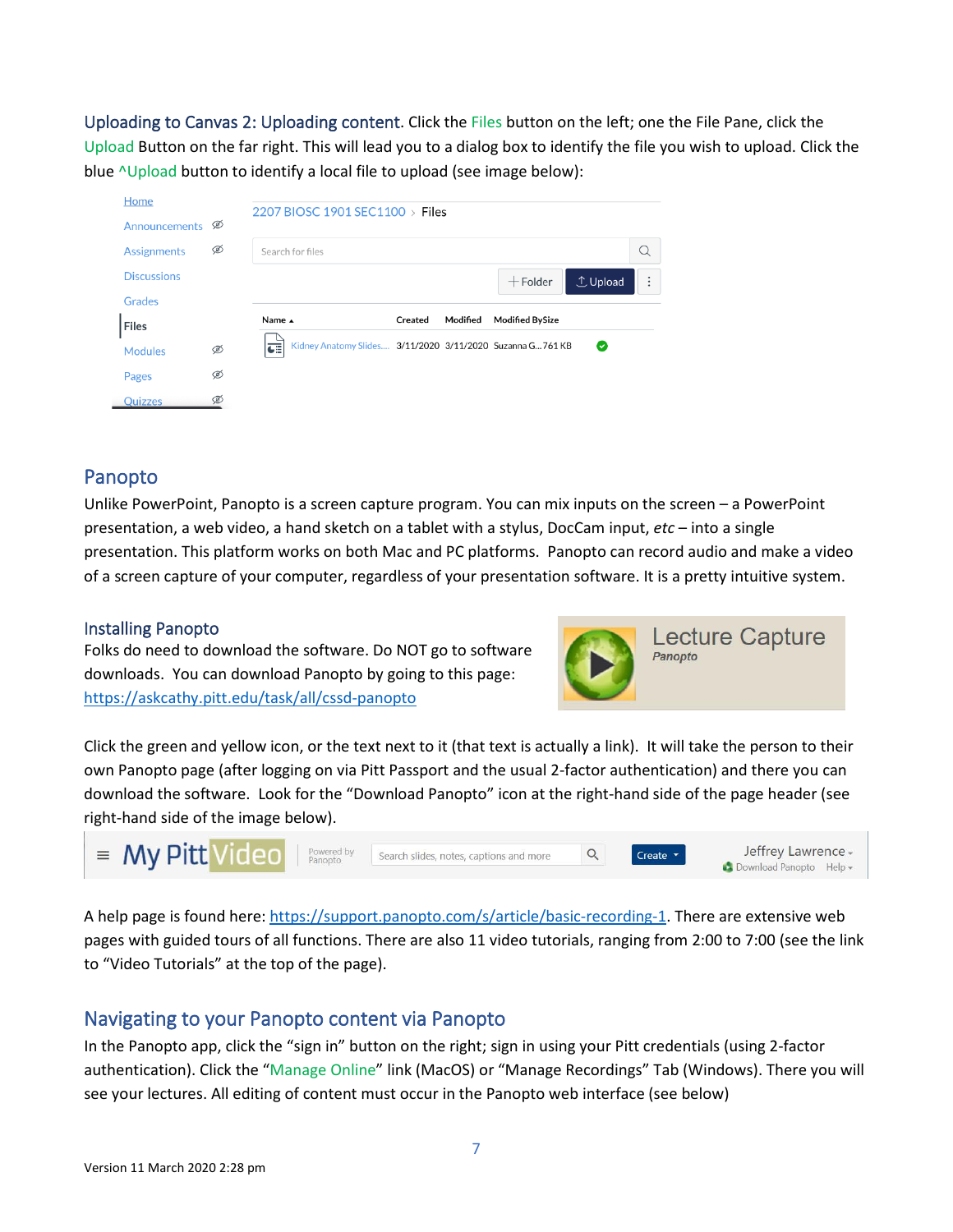Panopto PC interface (One tab to create new recording, another tab to manage existing recordings):



Panopto MacOS interface; note the button to create a new recording and the link on the lower right to manage:

|                                                          |                | <b>Manage Recordings</b> |                      |                                      |                      |
|----------------------------------------------------------|----------------|--------------------------|----------------------|--------------------------------------|----------------------|
| <b>Create New Recording</b>                              |                |                          |                      |                                      | Panopto              |
| Only recordings stored on this computer are shown below. | $\circledcirc$ |                          |                      | Signed in to pitt.hosted.panopto.com | Sign Out             |
| Session                                                  |                | Date                     | $\sim$ Length        | <b>Status</b>                        |                      |
| Wed, Mar 11 2020 at 10:33 AM                             |                | Today, 10:33:41 AM       | 00:00:03             | <b>Offline Recording</b>             |                      |
| Kidney anatomy                                           |                | 1/21/20, 4:17:08 PM      | 00:14:48             | Completed                            |                      |
|                                                          |                |                          |                      |                                      |                      |
|                                                          |                |                          |                      |                                      |                      |
|                                                          |                |                          |                      |                                      |                      |
|                                                          |                |                          |                      |                                      |                      |
|                                                          |                |                          |                      |                                      |                      |
|                                                          |                |                          |                      |                                      |                      |
|                                                          |                |                          |                      |                                      |                      |
|                                                          |                |                          |                      |                                      | <b>Manage Online</b> |
| <b>Recording Details</b>                                 |                | Preview                  | <b>Primary Video</b> | Secondary 1<br>Secondary 2           |                      |

### <span id="page-7-0"></span>Navigating to your Panopto content via the web

You cannot access your Panopto content via my.pitt.edu. Instead, you can access your videos my logging on to: [http://askcathy.pitt.edu](http://askcathy.pitt.edu/) In the search bar, type "Pitt video". While there is a link on my.pitt.edu it will not take you to your Panopto page; you must access this content via AskCathy.



You will need to do all editing and sharing of your Panopto content via this web interface.

### <span id="page-7-1"></span>Posting Panopto videos

When you navigate to your online Panopto page (NOT the app), there is a link with each video called "share" [\(https://support.panopto.com/s/article/Share-a-Video\)](https://nam05.safelinks.protection.outlook.com/?url=https%3A%2F%2Fsupport.panopto.com%2Fs%2Farticle%2FShare-a-Video&data=02%7C01%7Cjlawrenc%40pitt.edu%7C4c3df588a8bb4bc7d01808d7c5231942%7C9ef9f489e0a04eeb87cc3a526112fd0d%7C1%7C0%7C637194626842146933&sdata=kXyjU28G0NK3qTnrgRPyBPBtmrQ77vK8a%2FgvYpmd5ww%3D&reserved=0). You can get a link to the video and set appropriate sharing settings (*e.g.,* only people with this link can watch, etc.). Below, you see this for Lecturer 3.1.3, which selecting the video brought up the Share and Edit links: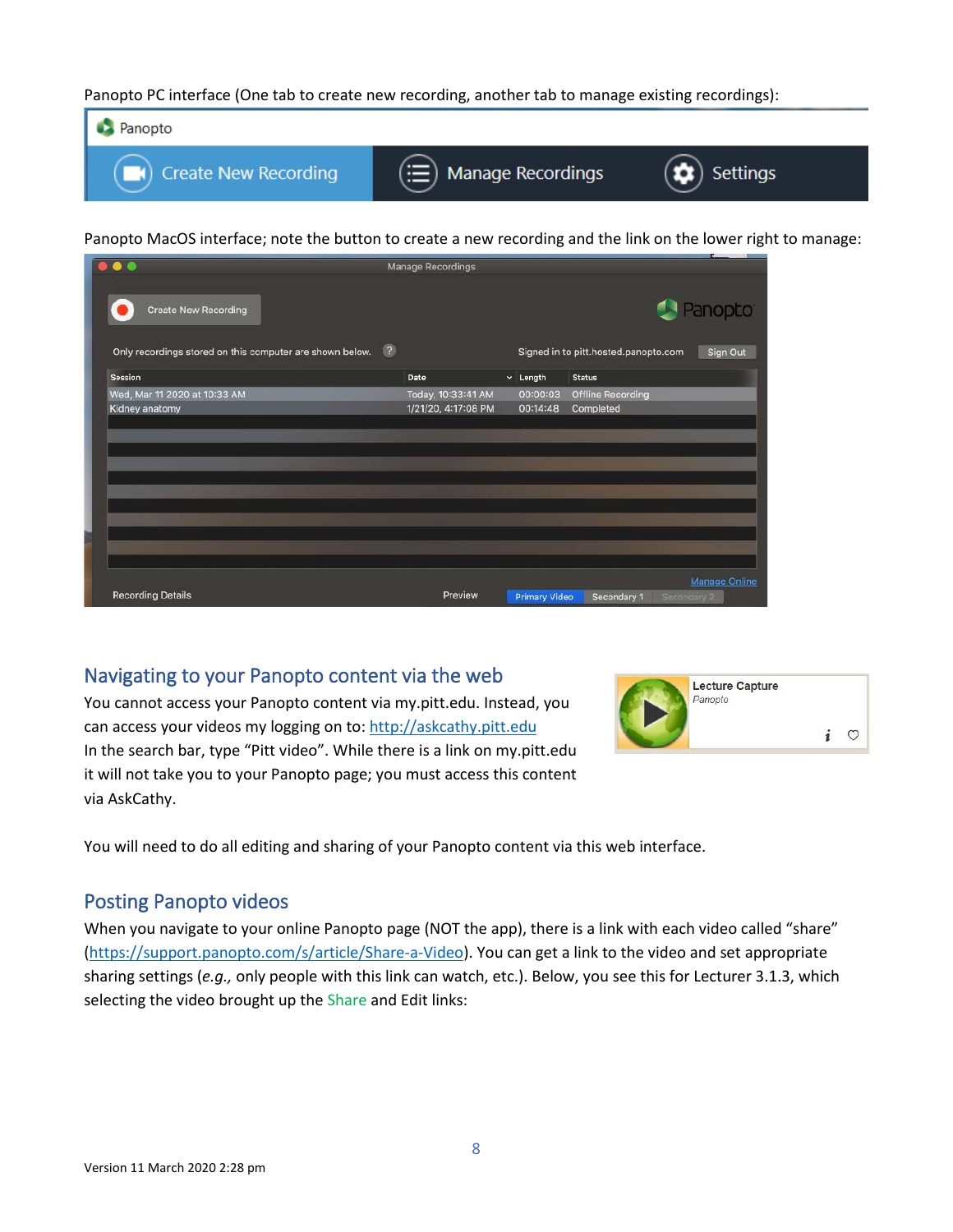| $\equiv$ My Pitt Video | Powered by<br>Panopto<br>Q<br>Create -<br>Search in folder "2204 BIOSC 1250                                                                                 |  |  |  |  |  |
|------------------------|-------------------------------------------------------------------------------------------------------------------------------------------------------------|--|--|--|--|--|
| Home<br>合              | 2204 BIOSC 1250 SEC1050                                                                                                                                     |  |  |  |  |  |
| My Folder              | 噩霊<br>C Refresh<br>ΞΞ<br>HE.<br>Filter by date<br>Show scheduled recordings<br>个                                                                            |  |  |  |  |  |
| Shared with Me         | Sort by: Name<br>Duration<br>Date $\blacktriangledown$<br>Rating                                                                                            |  |  |  |  |  |
| $\Box$ Everything      | <b>I</b> II: Add folder                                                                                                                                     |  |  |  |  |  |
| <b>Browse</b>          | Lecture 3.1.3<br>3 - Electrical principles of the cardiac cycle<br>a day ago<br>i al                                                                        |  |  |  |  |  |
|                        | <b><i><u>SOMA</u></i></b><br>庆<br><b>MARTIN SIGN</b><br>Settings < Share / Edit   Stats<br>$\blacksquare$ Delete<br>$\frac{1}{2}$<br><b>URACON</b><br>13:06 |  |  |  |  |  |

### <span id="page-8-0"></span>Getting links to Panopto Videos

Click the Share button in Panopto, select the link and copy it. Just like from Box, you can choose who can use this link (selected folks, or anyone with the link, for example). This is shown in the image to the right, where the link is available to copy near the top and the access to the content is controlled below



### <span id="page-8-1"></span>Embedding Panopto videos on course pages

There are ways to embed Panopto videos directly into Canvas courses, but not into CourseWeb/Blackboard courses.

#### <span id="page-8-2"></span>Embedding in CourseWeb (or not)

In CourseWeb/Blackboard, videos CANNOT be embedded. Links to videos (obtained as above) can be disseminated in a number of ways, including making and announcement or making an assignment. Do NOT click the Mashups button and select the Panopto Video option; this capability no longer works in CourseWeb.

#### <span id="page-8-3"></span>Embedding in Canvas

For information on embedding videos in Canvas, see: <https://support.panopto.com/s/article/Embed-Panopto-Videos-in-a-Canvas-Course-Faculty>

Like CourseWeb, links to videos can be posted in Canvas on any text announcement or assignment. In addition, unlike CourseWeb, videos can be embedded within Canvas text announcements.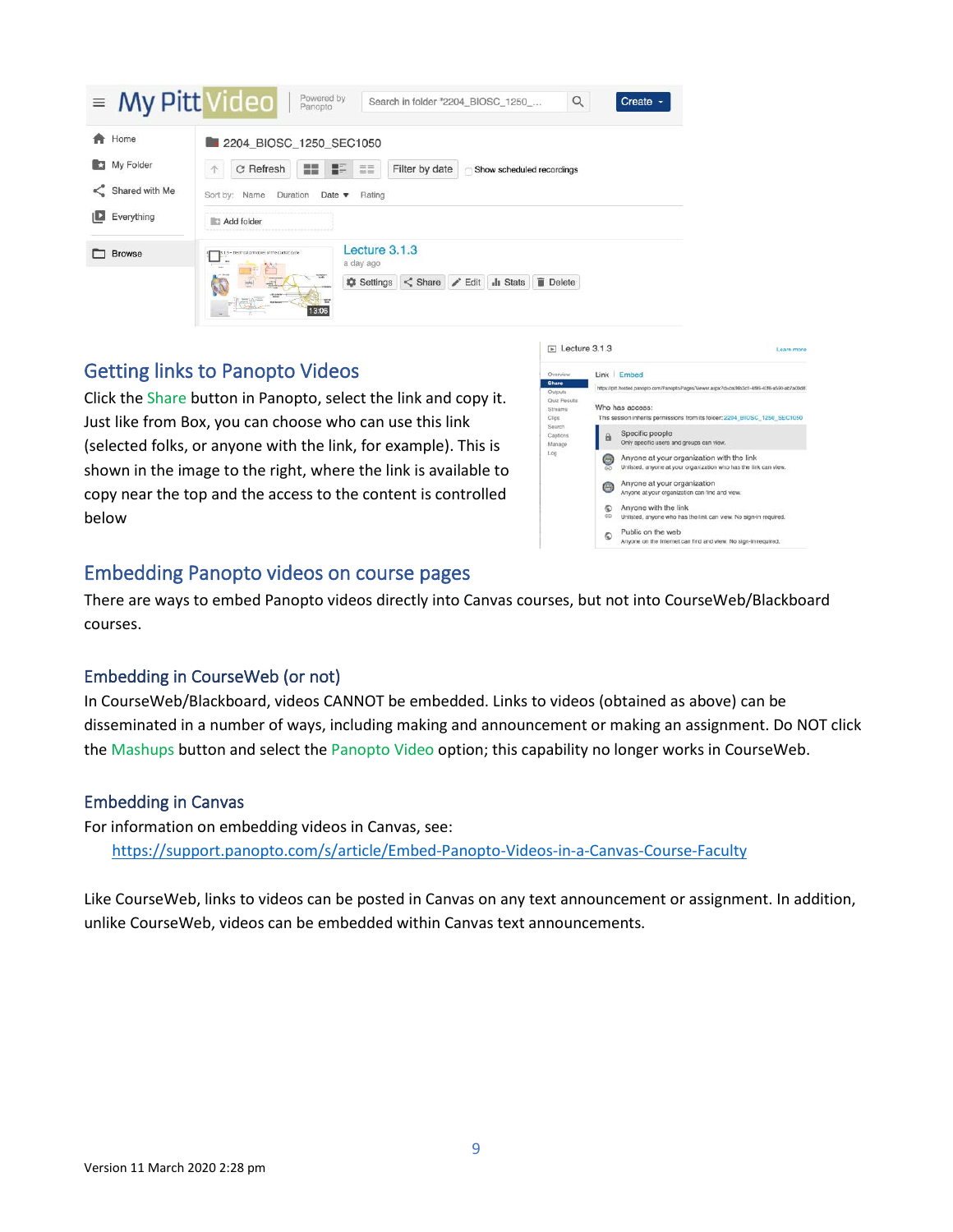Create an announcement or assignment to distribute to the class. In the text editor, click the green Panopto icon (see the image below):

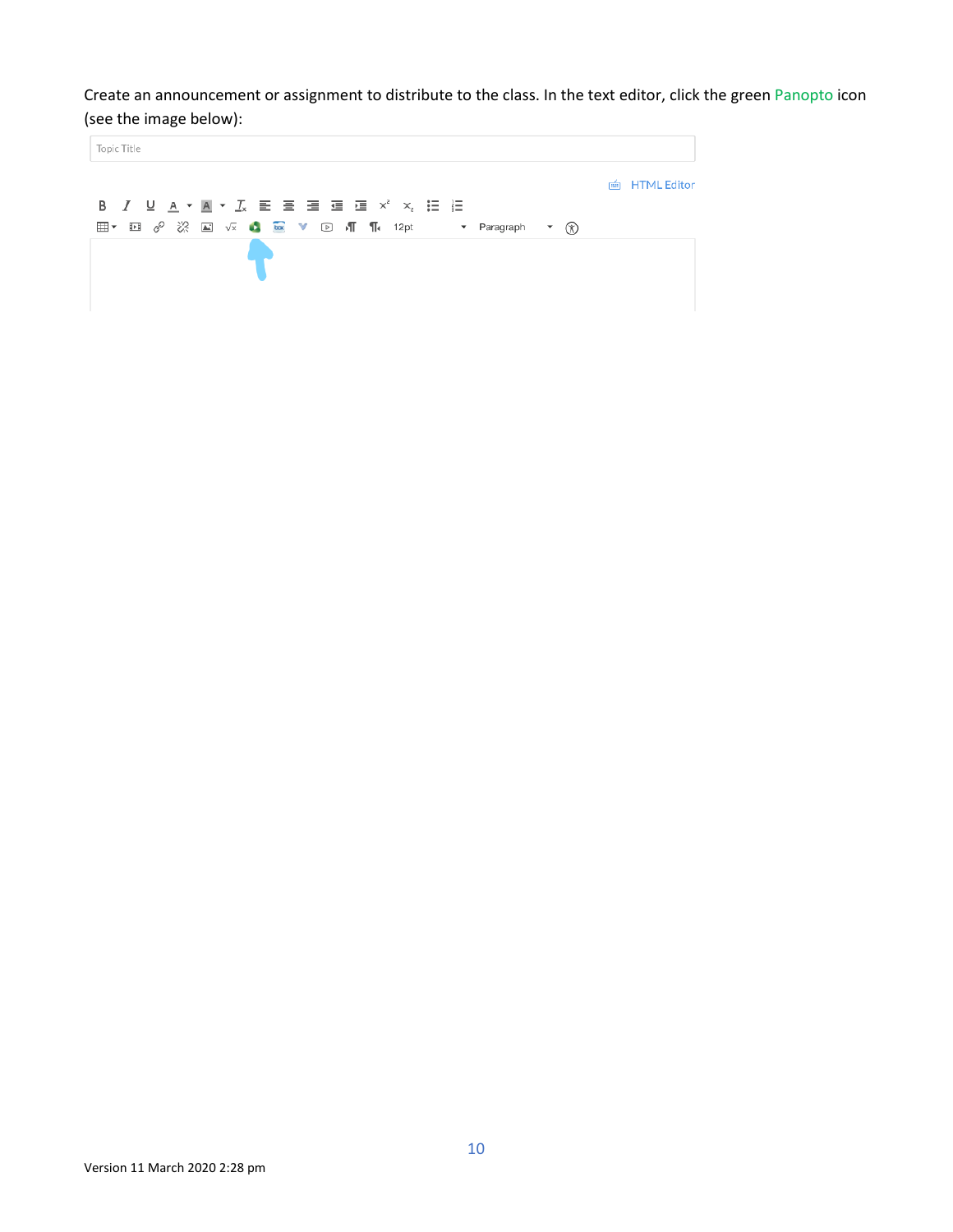# <span id="page-10-0"></span>Creating PDFs of Course Materials

You can scan documents on the departmental copiers and have the resulting PDFs delivered to you via email.

If you have extensive paper documents that need to be scanned as PDFs, please bring these to Megan Silagyi in the Departmental Office with as much lead time as possible (at least 24 hours). Please separate the documents – please remove all staples – and paper clip them into packets that need to be scanned into a single collated PDF (one PDF will be created from each paper-clipped packet). You will receive your PDFs via email from the scanner (fro[m copier@pitt.edu\);](mailto:copier@pitt.edu)) don't reply to this email as the copier does like to return emails.

We cannot be responsible for naming the resulting PDFs that Megan makes. Those that you receive will have an autogenerated file name. You will have to rename them after you retrieve them from your email. There is no way to name the file at the copier before they are sent.

### <span id="page-10-1"></span>Color PDFs

Source documents that are in color will be scanned as color PDFs. There is no need to specify any documents as needing to be scanned in grayscale or in color.

### <span id="page-10-2"></span>Posting PDFs

PDFs can be made and disseminated to students for educational purposes. But, keep in mind that copyrighted material cannot be copied and posted on publicly-accessible web sites (like your lab's personal web page). Please post these PDFs to a student-restricted web site like CourseWeb or Canvas. See above for using these sites. Look under the PowerPoint section for guidance on posting files.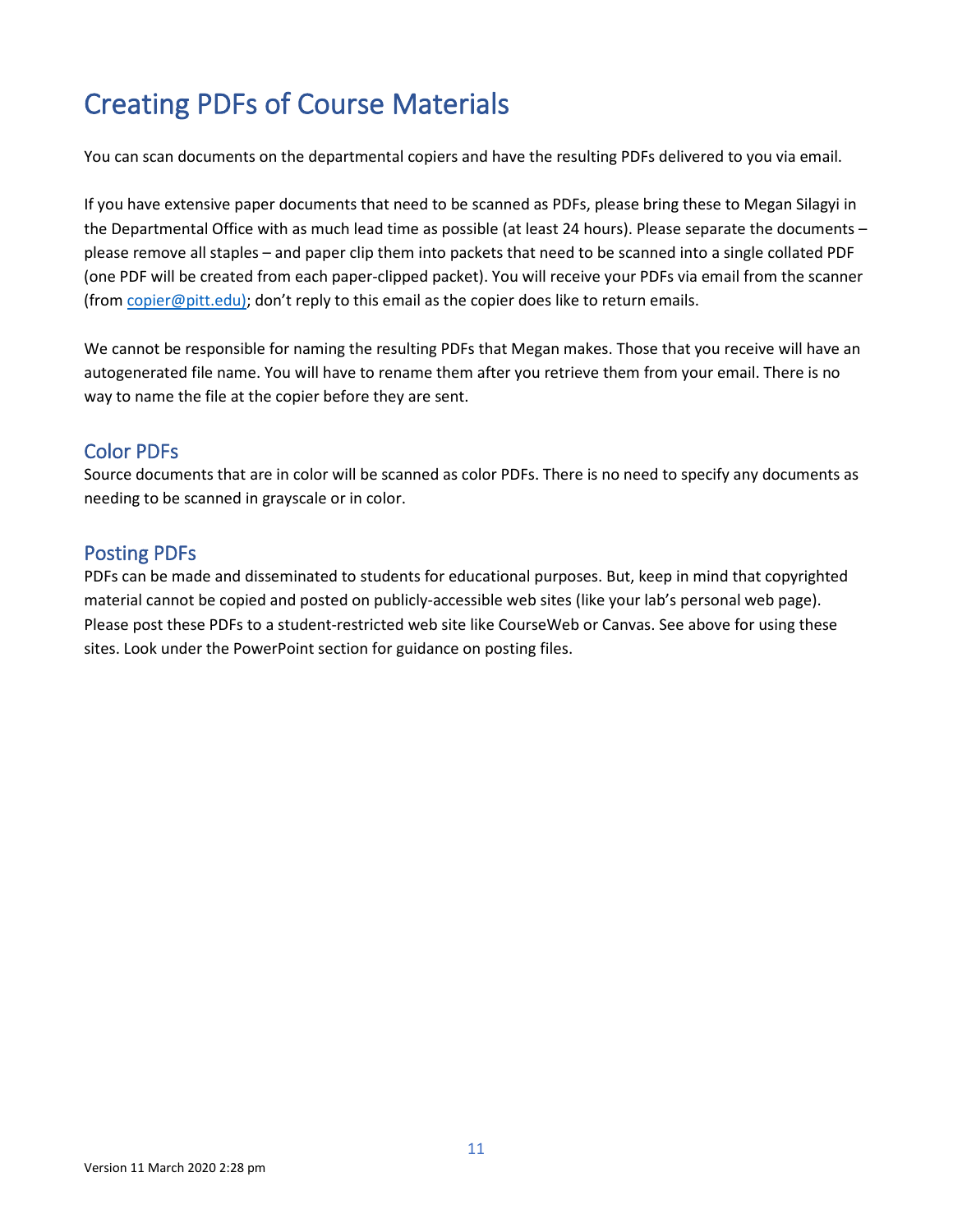# <span id="page-11-0"></span>Facilities in the Department to Capture Lectures

### <span id="page-11-1"></span>Recording Room

If you do not have the capability to capture lectures on your computers, we have established a recording room to do so in 365 Crawford Hall. The combination to the room is 1-3. There is a Dell Windows 10 computer with PowerPoint and Panopto installed and the acoustics are fabulous. The browsers available are Microsoft Edge and google Chrome. It is hard-wired into the network, so you can easily access your materials via Box or via a USB drive. Please use the sign-up list on the door to reserve the room for recording your lecture content.

You will need to sign onto the laptop with your university credentials. When leaving, remember to:

- Log off of your my.pitt.edu account
- Log off of any other accounts (*e.g.,* Panopto)
- Log off of the computer itself. Do not accept any offers to remember your credentials.

### <span id="page-11-2"></span>Document Cameras

We have ordered the hardware needed to convert the HDMI signal from the document cameras into appropriate USB signals that can be routed into your laptop. This would enable lecture recording with both an electronic presentation and document camera inputs to be used interchangeably. If you need access to a document camera, then access those in the classrooms as they are available. The HDMI-to-USB converters will be available in the Departmental Office in A234B Langley Hall when they arrive (likely by the afternoon of Monday 16 March 2020).

#### <span id="page-11-3"></span>Conference Rooms

The best conference room for video conferencing in A219A Langley Hall, which has high-quality, built-in videoconferencing capabilities. If that room is unavailable, consider using any available conference room, which may be quieter than your personal office in many cases.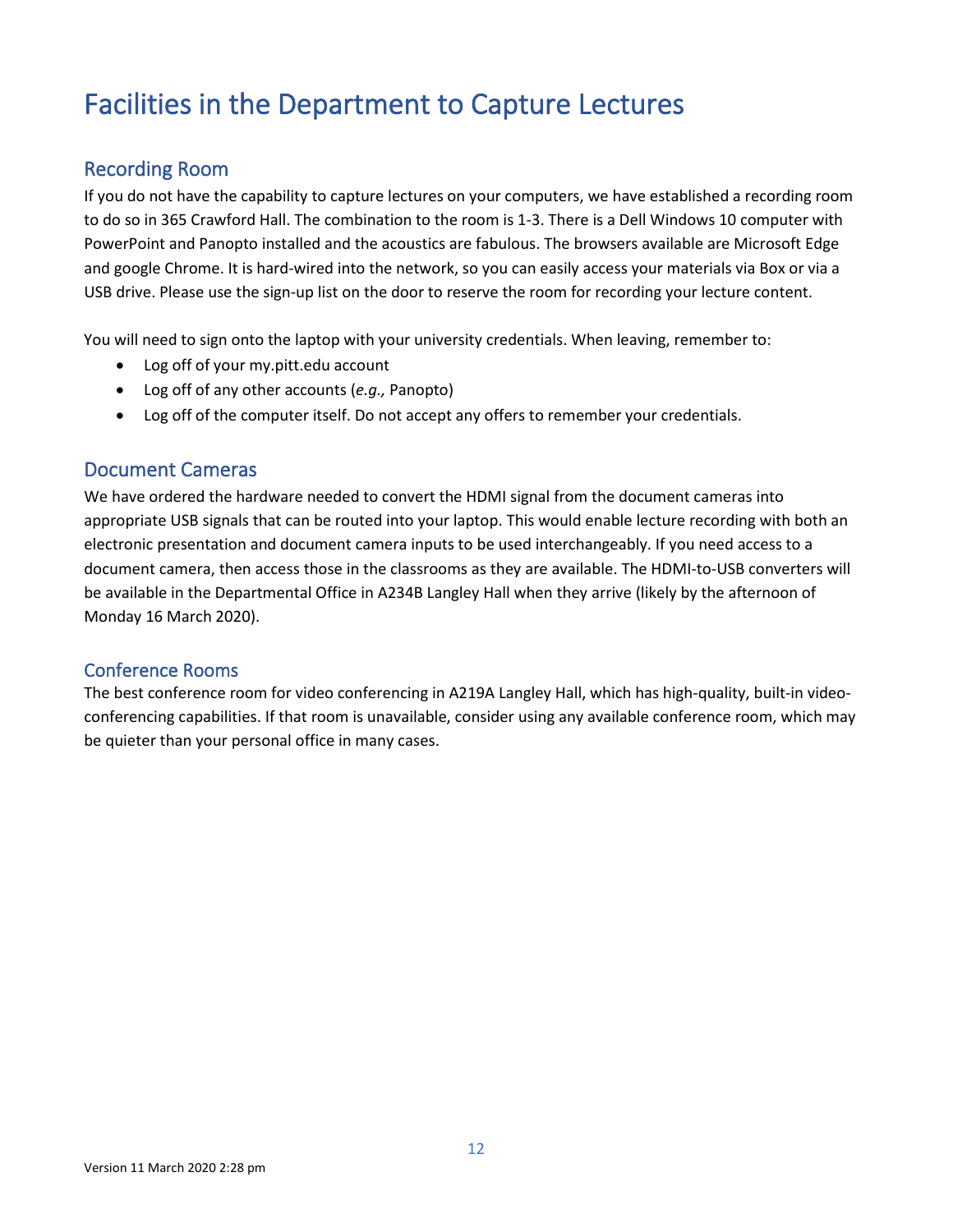# <span id="page-12-0"></span>Live Conferencing Options

Sometimes asynchronous delivery cannot work. Consider these options for small, interactive courses like undergraduate seminars or writing courses. There are options to perform these functions in both CourseWeb AND Canvas. Moreover, Live Conferencing can work well for interactive office hours.

### <span id="page-12-1"></span>CourseWeb Collaborate

An interactive environment is available from CourseWeb (BlackBoard). This includes audio and video sharing and a virtual whiteboard. Only a web browser is needed (no additional plug-ins are required). A Faculty Knowledge Base page, which has tips, guidelines and a short (2:14) video overview is available here: [https://www.etskb-fac.cidde.pitt.edu/blackboard/getting-started-in](https://www.etskb-fac.cidde.pitt.edu/blackboard/getting-started-in-collaborate/?doing_wp_cron=1583852211.2017810344696044921875)[collaborate/?doing\\_wp\\_cron=1583852211.2017810344696044921875](https://www.etskb-fac.cidde.pitt.edu/blackboard/getting-started-in-collaborate/?doing_wp_cron=1583852211.2017810344696044921875)

<span id="page-12-2"></span>How to use CourseWeb*.* From the CourseWeb app listed along the right-hand side, click your course (which you activated above, if necessary). Click on the link to you course from the list on the right-hand side (My Course); In your menu along the left, choose Course Tools | Collaborate. You can record a session as you deliver content, so if an instructor wants to live-stream a lecture with students in the course, they could presumably record it and post the video for those who couldn't live-stream.



Collaborate also has a "Share application" option that also gives the presenter the option of sharing a screen (*e.g.,* a PowerPoint presentation) that could potentially be useful if they want to livestream content. Collaborate also has a "Share whiteboard" option that gives the presenter a white screen that they can draw on (if your device has stylus input); this can be useful for drawing while holding virtual Office Hours.

<span id="page-12-3"></span>How students access it*.* Students would log into CourseWeb as usual vi[a http://courseweb.pitt.edu](http://courseweb.pitt.edu/) or through the [http://my.pitt.edu](http://my.pitt.edu/) portal.

### <span id="page-12-4"></span>Canvas Conferences

Here, an interactive conference can be created to hold office hours or run small classes (a recommended limit is 100 users). A conference invitation will be sent out from Canvas when a new conference is created. You can create an event in the course calendar to alert students to upcoming conferences.

You can schedule the duration of a conference and enable video recording. By default, all students are invited to a conference. For running recitations with subsets of students, choose to remove all course members first, then add back those in the recitation section you are scheduling. For more information, see: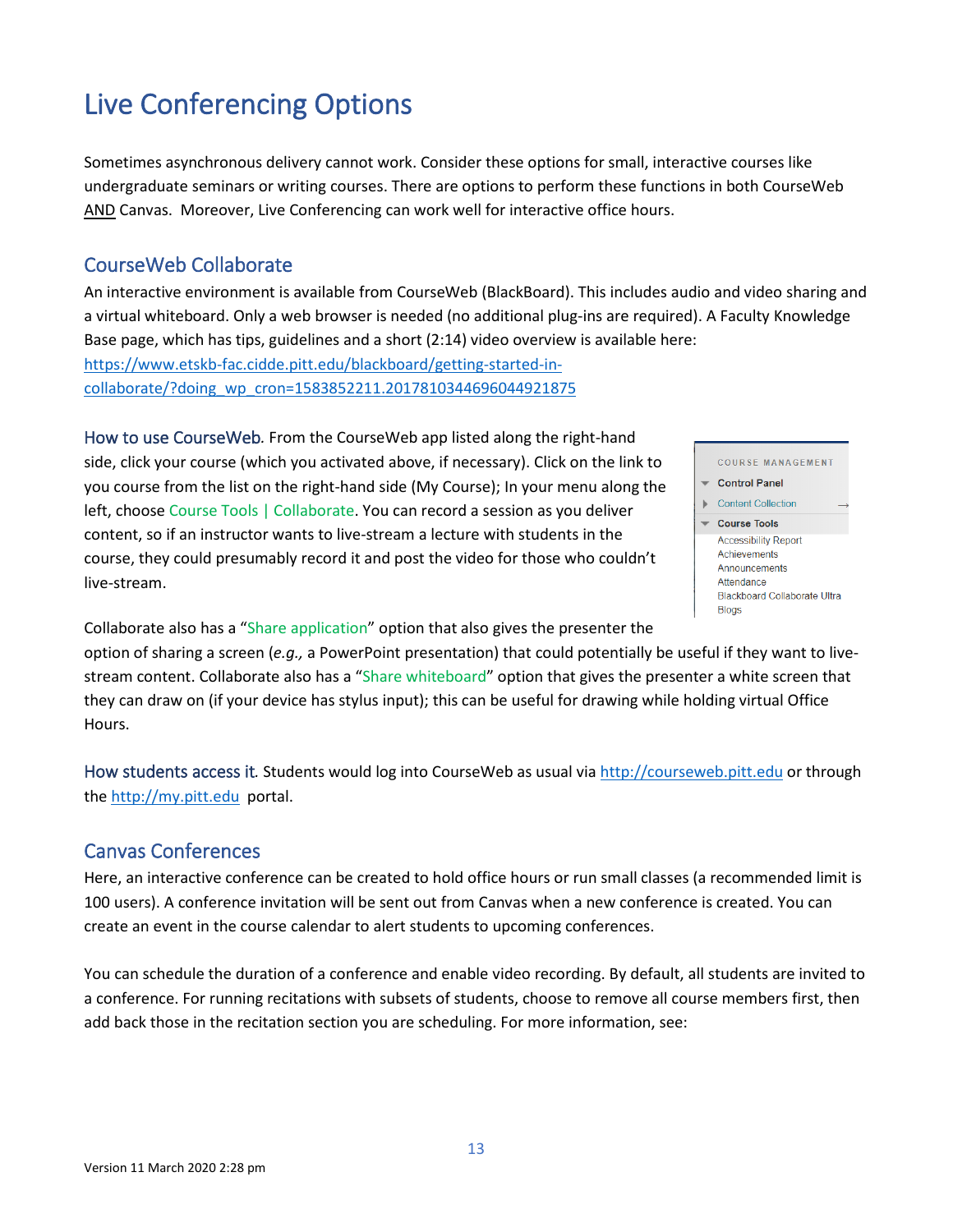Version 11 March 2020 2:28 pm

#### <https://community.canvaslms.com/docs/DOC-12687-415241306>

<span id="page-13-0"></span>How to initiate Canvas Conferences*.* You can only use Canvas Conferences if you agreed to use Canvas prior to the start of this term. If you are not already a Canvas user, this is not an option.

<span id="page-13-1"></span>How to access Canvas Conferences. You can access you courses via the [http://my.pitt.edu](http://my.pitt.edu/) portal, choosing the Canvas app from along the right-hand side. Click on your course from your dashboard.

<span id="page-13-2"></span>How to make Conferences visible to students. Go to Settings on the bottom of the left-hand control panel. Click the Navigation tab. Drag "Conferences" from the lower list of available features to the upper list of features accessible to students. The image to the right shows the Navigation pane, the full list of available options (with Conferences available), and the start of the list of disabled features. After adding Conferences, scroll all the way to the bottom and click Save.

<span id="page-13-3"></span>How to use Canvas Conferences. After making Conferences visible, it should appear on the left-hand side of your Canvas Course. Click the Conference button to expose the Conference pane. Click the +Conference button to create a new conference. You can click the Enable Recording button to save a recording and make it available to students as asynchronous content. When you start the conference, you will be sent to an external site (Big Blue Button) which enables this content.

<span id="page-13-4"></span>How students access it*.* Students would log into Canvas as usual via [http://courseweb.pitt.edu](http://courseweb.pitt.edu/) or through the [http://my.pitt.edu](http://my.pitt.edu/) 

portal. They could click the link as well to be brought to Big Blue Button. When you start a conference, students will get an email notification that a conference has begun and they are able to join the conference. This is true even if you are testing this feature during spring break.

### <span id="page-13-5"></span>Skype for Business

An extensive tutorial (a 2-hour, 37-minute on-line class) is available here: [https://www.lynda.com/Skype-tutorials/Skype-Business-Essential-Training/574675-2.html](https://nam05.safelinks.protection.outlook.com/?url=https%3A%2F%2Fwww.lynda.com%2FSkype-tutorials%2FSkype-Business-Essential-Training%2F574675-2.html&data=02%7C01%7Cjlawrenc%40pitt.edu%7Ca5e42d3a81ed41dc511c08d7c5065ad6%7C9ef9f489e0a04eeb87cc3a526112fd0d%7C1%7C0%7C637194503390269906&sdata=hhR45D6aMMAKiCFlO6EShALhPdbvTPE1m7toPBZ4a6k%3D&reserved=0) Everyone at the University of Pittsburgh has access to this Lynda class; you log in using your Pitt credentials.

While this works for small groups (*e.g.,* a graduate class), this is not the best options for undergraduate classes. You must add each group member individually, and the application cannot import a list of students. For more than a handful of users, this can get very tedious and you may wish to consider the other options below.

#### Drag and drop items to reorder them in the course navigation. Home  $\vdots$ Announcements  $\vdots$ Syllabus Grades  $\vdots$  $\vdots$ Discussions Conferences  $\vdots$  $\vdots$ Top Hat  $\colon$ Modules Spring Term 2019-2020  $+$  Conference Home Announcements • New Conferences Syllabus Grades **Discussions** • Concluded Conferences Conferences **Top Hat** Modules New Analytics People d

ø

 $\circledast$ 

Assignments Quizzes

 $\bf{0}$ 

Canvas

System.



Access the Learning Management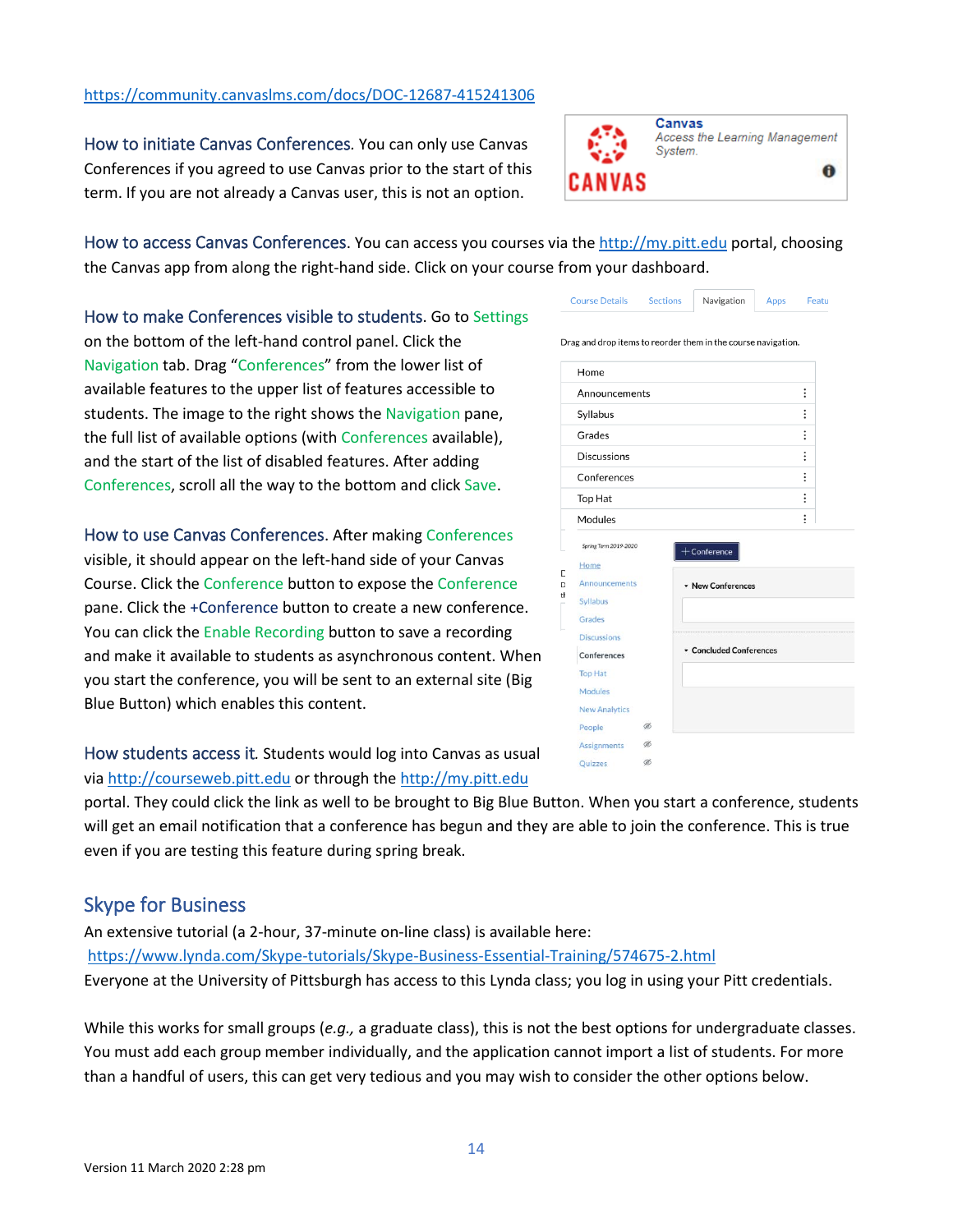<span id="page-14-0"></span>How students access it. Skype for Business is available for mobile phone (both Android and iOS) as a free basic app. This app can be accessed here:

<https://products.office.com/en-us/skype-for-business/download-app>

### <span id="page-14-1"></span>Microsoft Teams

This is a virtual collaboration platform that supports instant messaging, meetings and file sharing. It works with Office 365 applications (such as PowerPoint). You could invite students to a conversation and share a presentation. Apps are available for desktops, Android phones and iOS phones. An overview can be found here: <https://www.technology.pitt.edu/services/microsoft-teams>

<span id="page-14-2"></span>How students access it*.* Students can obtain the app here:

[https://play.google.com/store/apps/details?id=com.microsoft.teams&hl=en\\_US](https://play.google.com/store/apps/details?id=com.microsoft.teams&hl=en_US)

### <span id="page-14-3"></span>Zoom

Zoom maintains virtual conference rooms suitable for small classes. We understand that the University will be purchasing licenses for the Enterprise version of **Zoom** that might be helpful in courses that cannot be delivered through resources on the Center for Teaching and Learning page. We will update you when we know more. For general information for now, se[e https://zoom.us/zoomrooms?zcid=2438.](https://zoom.us/zoomrooms?zcid=2438) We will update this section when the software link is available.

<span id="page-14-4"></span>How students access it*.* You would provide students with a meeting ID. Student would log onto that meeting via:

<https://zoom.us/join>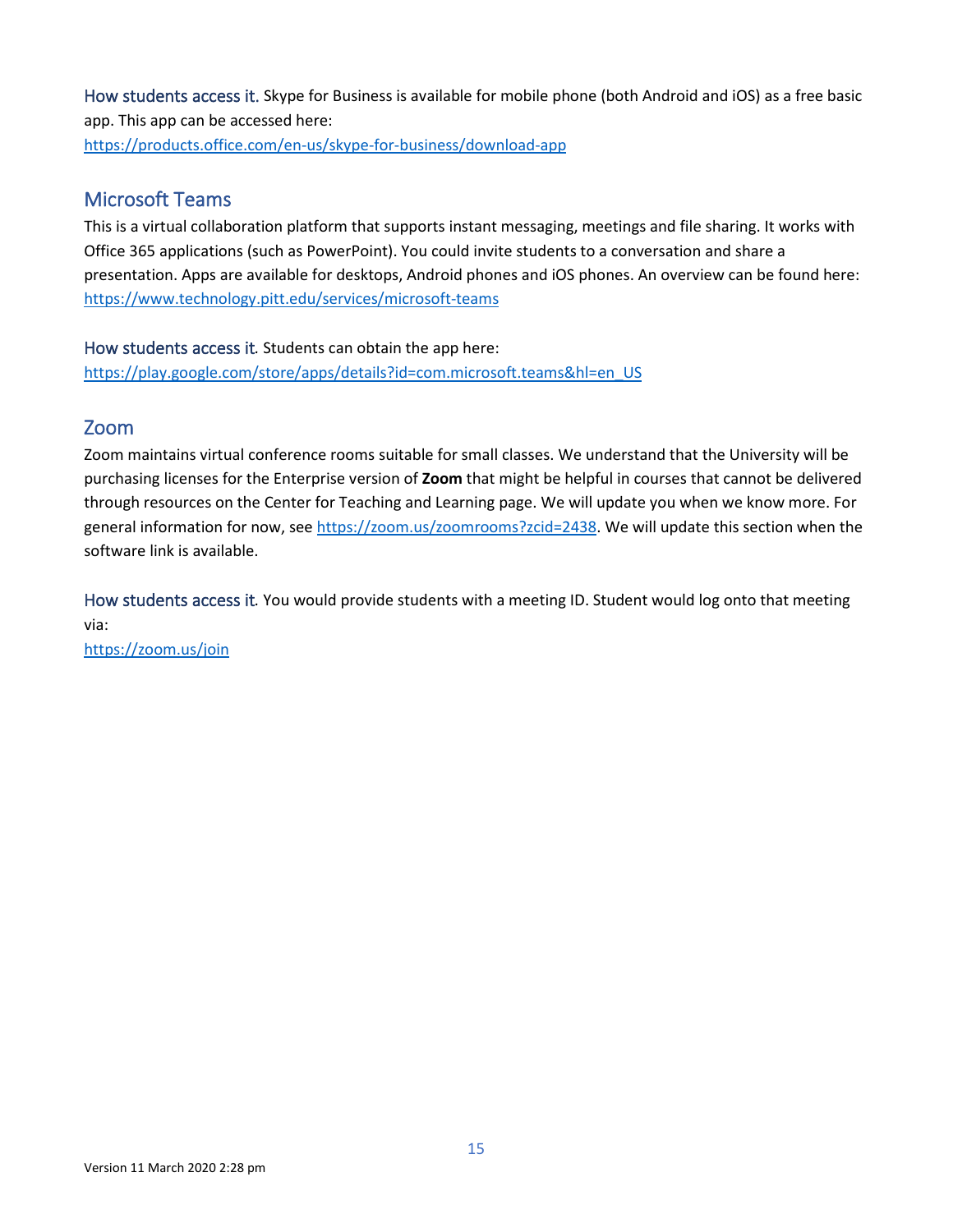# <span id="page-15-0"></span>On-Line Exam Options

There are three major ways available now for on-line testing:

- TopHat Test
- Canvas Quizzes
- CourseWeb tests

TopHat Test is available to everyone at the university.

TOP HAT **TEST** 

Canvas Quizzes is available only to those instructors who are early adopters of Canvas this term, having signed up last term. If you haven't been using Canvas, this is NOT an option.

CourseWeb Test is available to everyone at the university who is NOT using Canvas for their course.

### <span id="page-15-1"></span>Top Hat Test

This option requires that students (and the instructor) have access to the TopHat application. The University now has a license, so it is free to all faculty and students. Moreover, TopHat Test is included in the license this year. If your course already requires students to activate TopHat onto their mobile devices, then this is a viable option. If not, then your students would not necessarily have TopHat available to them and this is not the best option.

An overview of TopHat test – including short (5:00, 3:00, 2:00) video tutorials – can be found here: <https://support.tophat.com/s/article/Professor-Getting-Started-With-Top-Hat-Test>

<span id="page-15-2"></span>Time frame for testing. TopHat test is available to all students during a specified time frame. You CANNOT limit the time availability for individual students. For example, if your exam is available from 9:00 am until 1:00 pm for students to start, there is no way to limit them to a 50-minute exam time. In contrast, the Canvas and CourseWeb options below do allow for time limitations for individuals.

<span id="page-15-3"></span>Content limitations*.* The Top Hat text editor is limited. Text editing (including rich text editing and the inclusion of video, images, math equations or flash activities) is far more flexible in either Canvas Quizzes or CourseWeb Tests (see below). TopHat is limited to slightly rich text (bold and italics are available, no underlines; only 3 font sizes; there are subscripts and superscripts; there is a "math" editor, but no simple option for a symbol fonts) and images. There is no way to import a test; all questions must be entered individually.

<span id="page-15-4"></span>Grading. Question options include multiple choice, word answer, numeric answer, formula, fill-in-the-blank, matching, click-on-target, sorting, and long answer. You will enter the answers and TopHat will grade for you (except for "long answer"). There is no partial credit, so be wary.

<span id="page-15-5"></span>Multiple exam versions*.* You can create multiple versions of your questions and you can randomize question order. This is easier to accomplish in TopHat than in either Canvas Quizzes or CourseWeb Tests.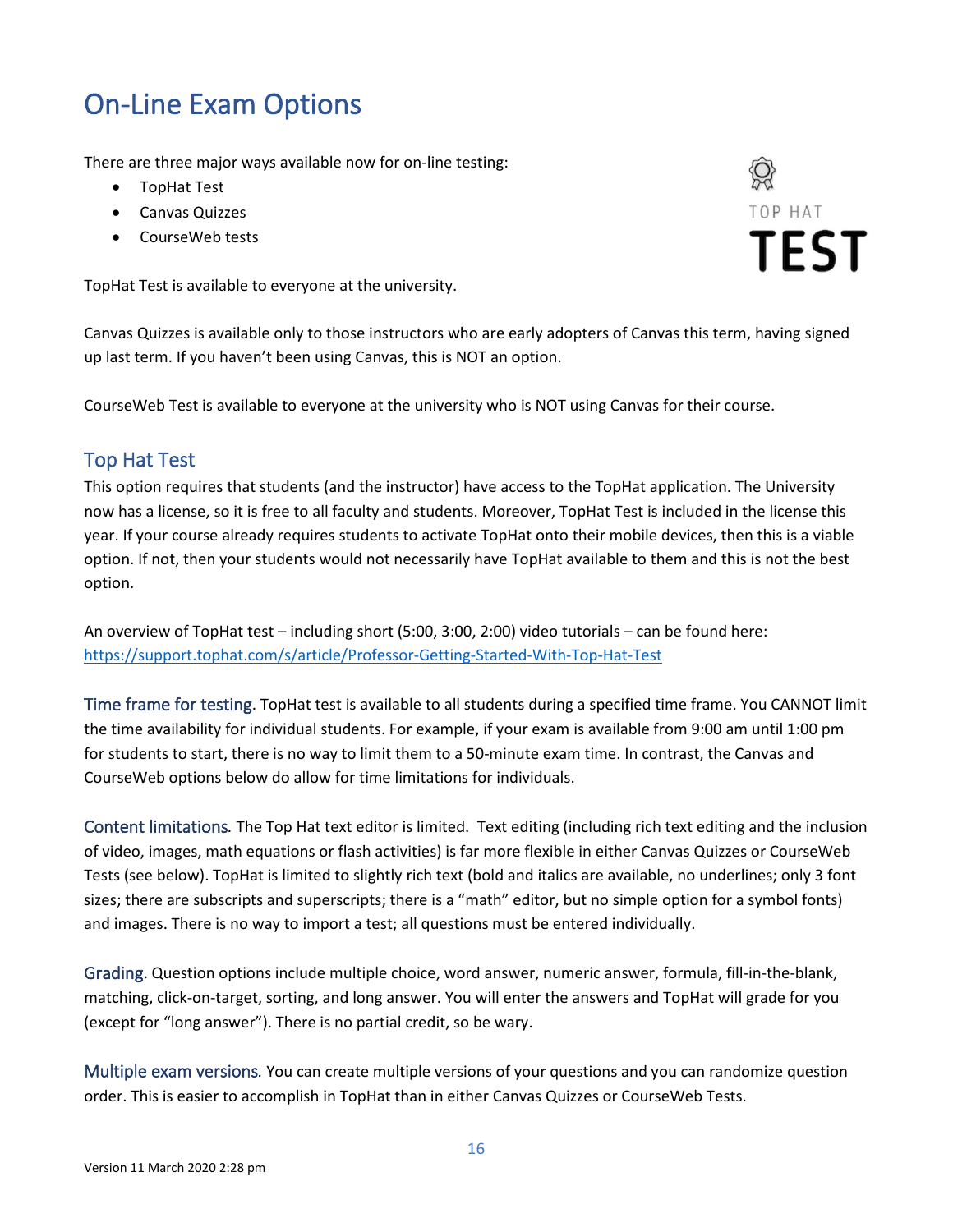<span id="page-16-0"></span>Installing TopHat*.* Faculty and students all work directly through the TopHat web site. Access this at [http://tophat.com](http://tophat.com/) which, counterintuitively, has nothing to do with men's' eveningwear. Click the Login button at the upper right-hand side of the screen:



Type "University of Pittsburgh" when asked to search for your school. This will direct you to log in with your Pitt credentials. If you have never used it before, you will need to sign up (as a Professor for you, as a student for your students). You will then need to create a course.

*Inviting students*. You can list students to include. Click the Students tab:



On the Students tab, click the Add Students button:



Here, you can import a list of email addresses from Excel, or paste a list of emails. Use a semicolon to separate the emails.

When invited, a student will receive a join code in an email. This join code is also displayed on your TopHat Professor web site (notice the join code 489897 for *Aerobic Pipetting* above).

<span id="page-16-1"></span>Creating a test. Click the blue Create button to create content (see image below).

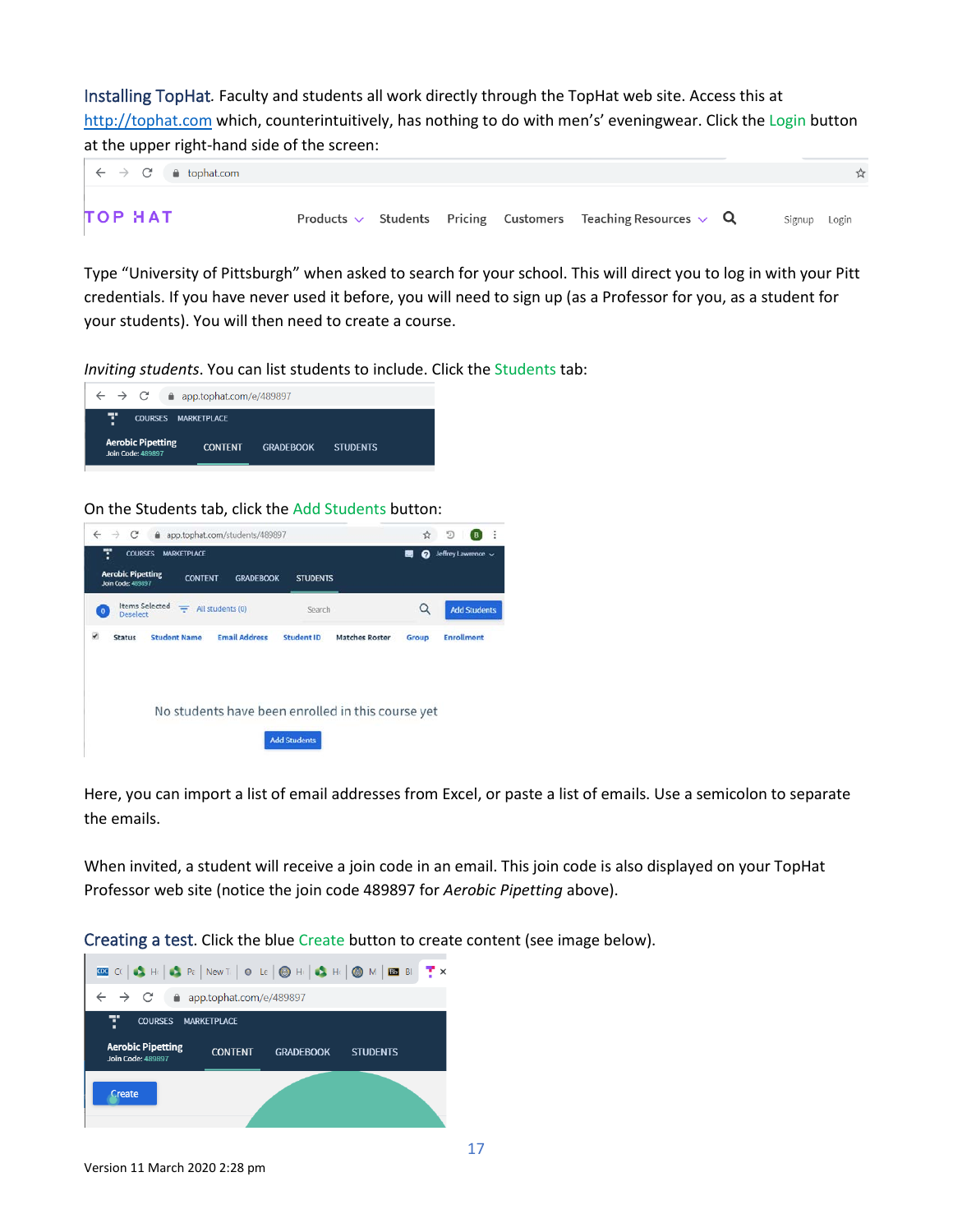| Ŧ<br><b>COURSES</b><br><b>MARKETPLACE</b>                              |                                     |                         | Jeffrey Lawrence<br>ุค<br>$\Box$    |
|------------------------------------------------------------------------|-------------------------------------|-------------------------|-------------------------------------|
| <b>Aerobic Pipetting</b><br><b>CONTENT</b><br><b>Join Code: 489897</b> | <b>GRADEBOOK</b><br><b>STUDENTS</b> |                         |                                     |
| <b>Create Content</b>                                                  | <b>Top Hat Classroom</b>            | $\chi$ Top Hat Textbook | $\mathbb{Q}$<br><b>Top Hat Test</b> |
| Question<br>                                                           | Take Attendance                     | Pages                   | <b>Top Hat Test</b>                 |
| Discussion                                                             | <b>Upload Slides</b>                |                         |                                     |
| Upload file                                                            | $v_{\sigma}$<br>Whiteboard Sketch   |                         |                                     |
| Folder                                                                 | Tournament (Beta)                   |                         |                                     |

Among the content options available, the TopHat Test option is on the far right (see image below):

### <span id="page-17-0"></span>Canvas Quizzes

A short (4:30) video tutorial can be found here: <https://community.canvaslms.com/videos/3922-new-quizzes-overview-instructors>

An extensive FAQ can be found here: [https://community.canvaslms.com/docs/DOC-10460-canvas-instructor-guide-table-of](https://community.canvaslms.com/docs/DOC-10460-canvas-instructor-guide-table-of-contents#jive_content_id_Quizzes)[contents#jive\\_content\\_id\\_Quizzes](https://community.canvaslms.com/docs/DOC-10460-canvas-instructor-guide-table-of-contents#jive_content_id_Quizzes)

<span id="page-17-1"></span>Access for instructors. If you specified that you will be using Canvas this term. log onto Canvas via the [http://my.pitt.edu](http://my.pitt.edu/) portal and click on the Canvas app on the right-hand side. If you have not used Canvas, you must use CourseWeb. Click on your course.

<span id="page-17-2"></span>Making Quizzes visible. Go to Settings on the bottom of the left-hand control panel. Click the Navigation tab. Drag "Quizzes" from the lower list of available features to the upper list of features accessible to students. After adding Quizzes, scroll all the way to the bottom and click Save.

<span id="page-17-3"></span>Creating a quiz. After making it visible, click on the Quizzes button on the right. Click the blue +Quiz button to create a new quiz.

Creating multiple versions of an assessment in Canvas Quizzes is possible, but not very simple. Test availability and time restrictions – that is, limiting the time each student has to take the quiz are possible.

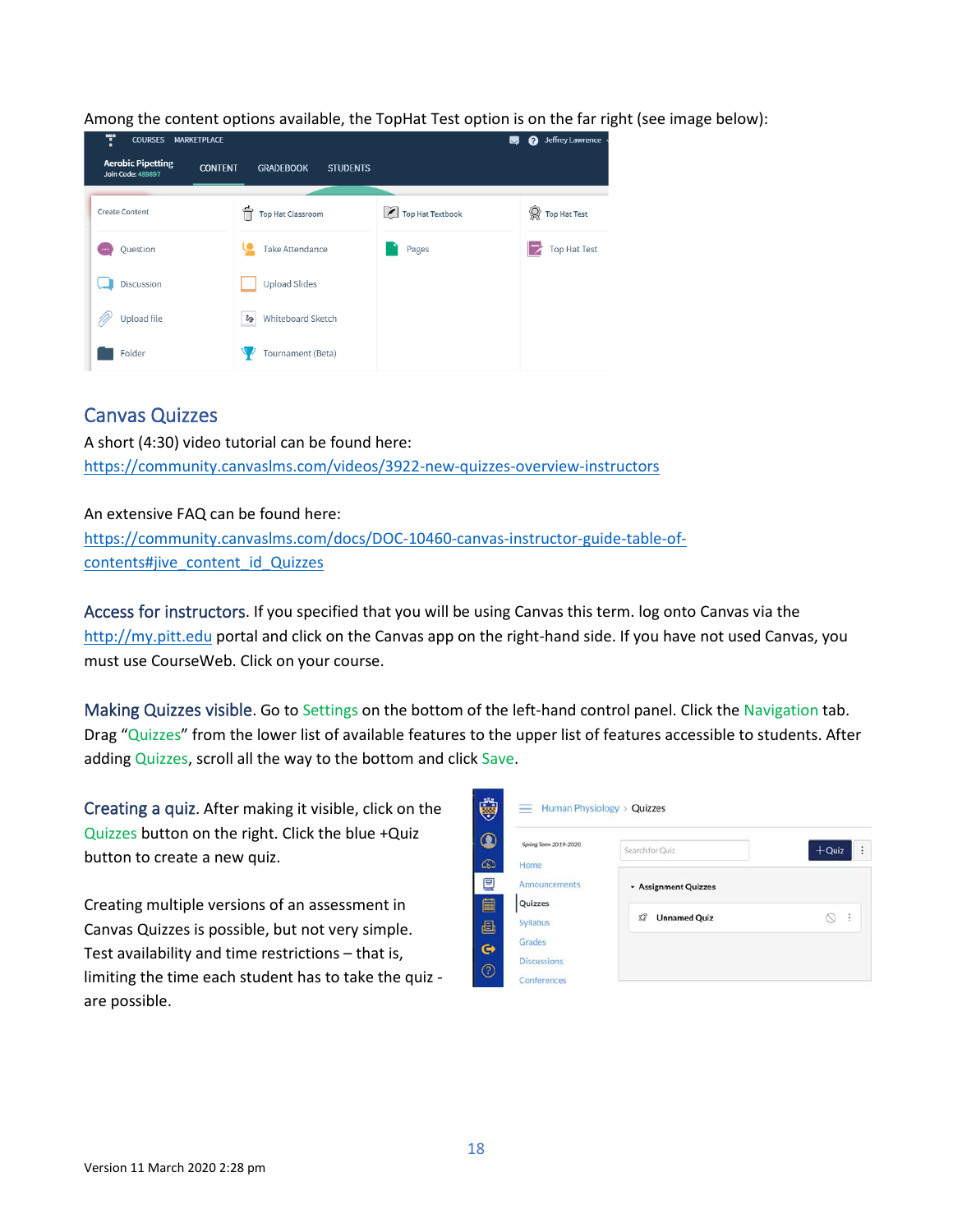### <span id="page-18-0"></span>CourseWeb Tests

For an overview, consult:

[https://community.canvaslms.com/videos/3922-new-quizzes-overview](https://community.canvaslms.com/videos/3922-new-quizzes-overview-instructors)[instructors](https://community.canvaslms.com/videos/3922-new-quizzes-overview-instructors)[https://help.blackboard.com/Learn/Instructor/Tests\\_Pools\\_Surveys/Create\\_Tests\\_and\\_Surveys](https://help.blackboard.com/Learn/Instructor/Tests_Pools_Surveys/Create_Tests_and_Surveys)

<span id="page-18-1"></span>Access for instructors. Log onto CourseWeb via the [http://my.pitt.edu](http://my.pitt.edu/) portal and click on the CourseWeb app on the right-hand side. Click on your course (see instruction above for activating CourseWeb if you have not used it and you have not used Canvas). Click on Course Tools | Test, Surveys and Pools. You may build a test in CourseWeb, or import a test.

After entering a name and description for the test, click the Submit button on the bottom of the page to begin creating content. As with Canvas Quizzes, there are multiple question types available:

|                                                                                                                                                                                    | Test Canvas: Aerobic Pipetting Final Exam ©<br>The Test Canvas lets you add, edit, and reorder questions, as well as review a test. More Help |
|------------------------------------------------------------------------------------------------------------------------------------------------------------------------------------|-----------------------------------------------------------------------------------------------------------------------------------------------|
| Create Question v                                                                                                                                                                  | <b>Question Settings</b><br>Reuse Question v<br><b>Upload Questions</b>                                                                       |
| Calculated Formula<br><b>Calculated Numeric</b><br>Either/Or<br>Essay<br>File Response<br>Fill in Multiple Blanks                                                                  | vou have learned                                                                                                                              |
| Fill in the Blank<br>Hot Spot<br><b>Jumbled Sentence</b><br>Matching<br>Multiple Answer<br>Multiple Choice<br>Opinion Scale/Likert<br>Ordering<br>Quiz Bowl<br><b>Short Answer</b> | This test has no questions!<br>Create questions or add questions from other resources.                                                        |
| True/False                                                                                                                                                                         |                                                                                                                                               |

Creating multiple versions of an assessment in CourseWeb Tests is possible, but not very simple. Test availability and time restrictions are possible.

### <span id="page-18-2"></span>GradeScope

This is an automated grading facility, should you elect a format that is not automatically graded (for example, if you distribute a take-home exam for them to complete and return). Some faculty have found it extremely useful. Learn more at:

<https://teaching.pitt.edu/featured/introducing-gradescope/>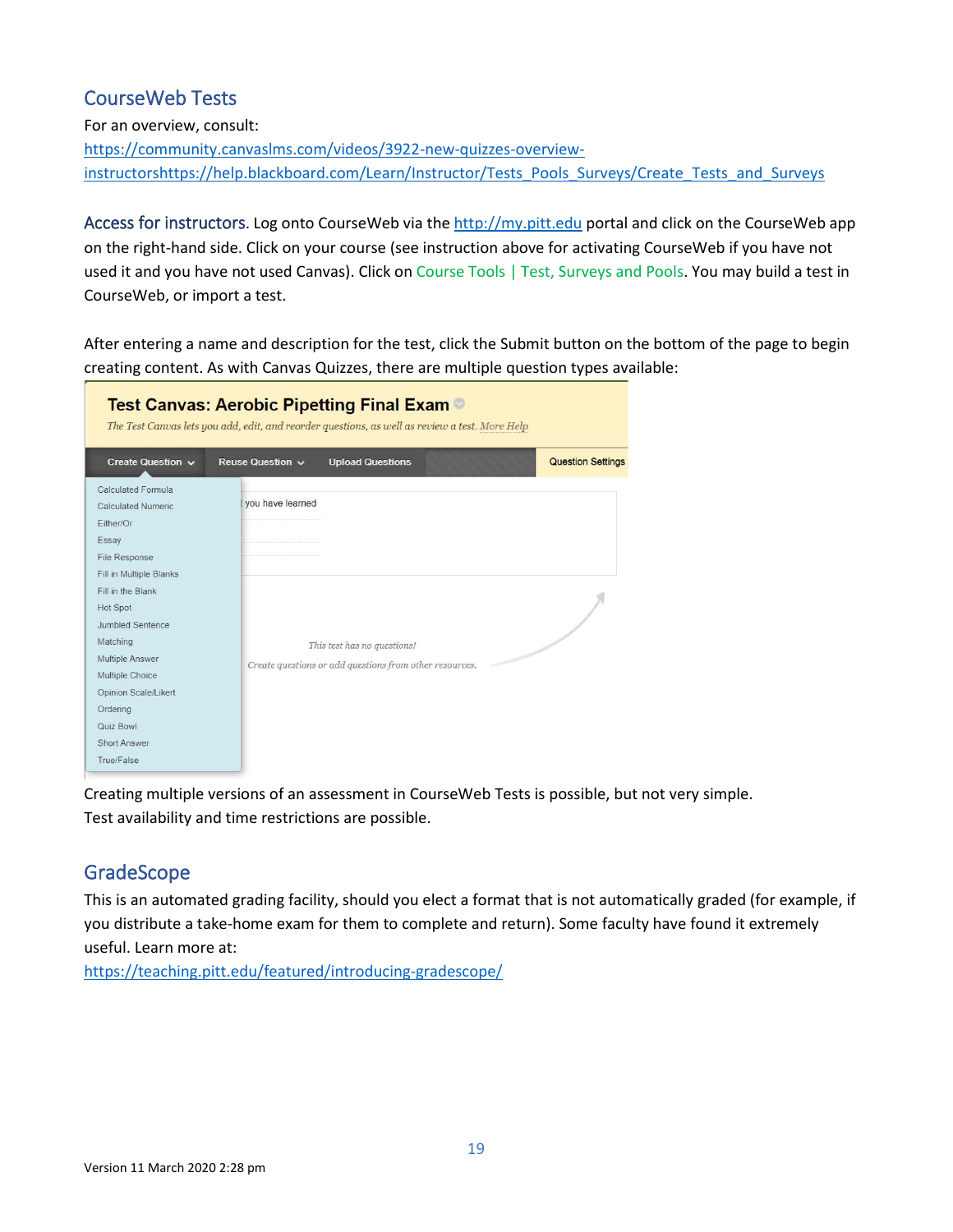# <span id="page-19-0"></span>Options for Peer Review

The university has a Turn It In subscription which allows students to review each other's work. For more information, see:

<https://www.etskb-fac.cidde.pitt.edu/other-applications/turnitin/>

You can access Turn It In via CourseWeb. Log into CourseWeb via the [http://my.pitt.edu](http://my.pitt.edu/) portal, click on CourseWeb, and choose your course. See instructions above for activating your course if you have not done so. Choose Course Tools | Turn It In.

Also in CourseWeb, if you have created an assignment, you can choose Peerceptiv as the assessment mode instead of Turn It In.



### <span id="page-19-1"></span>Instructional Laboratories

More information is coming to me on Wednesday. Stay tuned.

### <span id="page-19-2"></span>IT Resources

Information on **IT Resources to Support Remote Work** can be found at [https://www.technology.pitt.edu/remoteworkresources.](https://www.technology.pitt.edu/remoteworkresources)

### <span id="page-19-3"></span>Setting up your home computer

Importantly, you can physically bring your devices to walk-in and drop-off IT support desks, and they will set you up for remote work, including remote desktop capability (where you can access your work computer from home). This service is available in the University Store on Fifth Avenue. See: